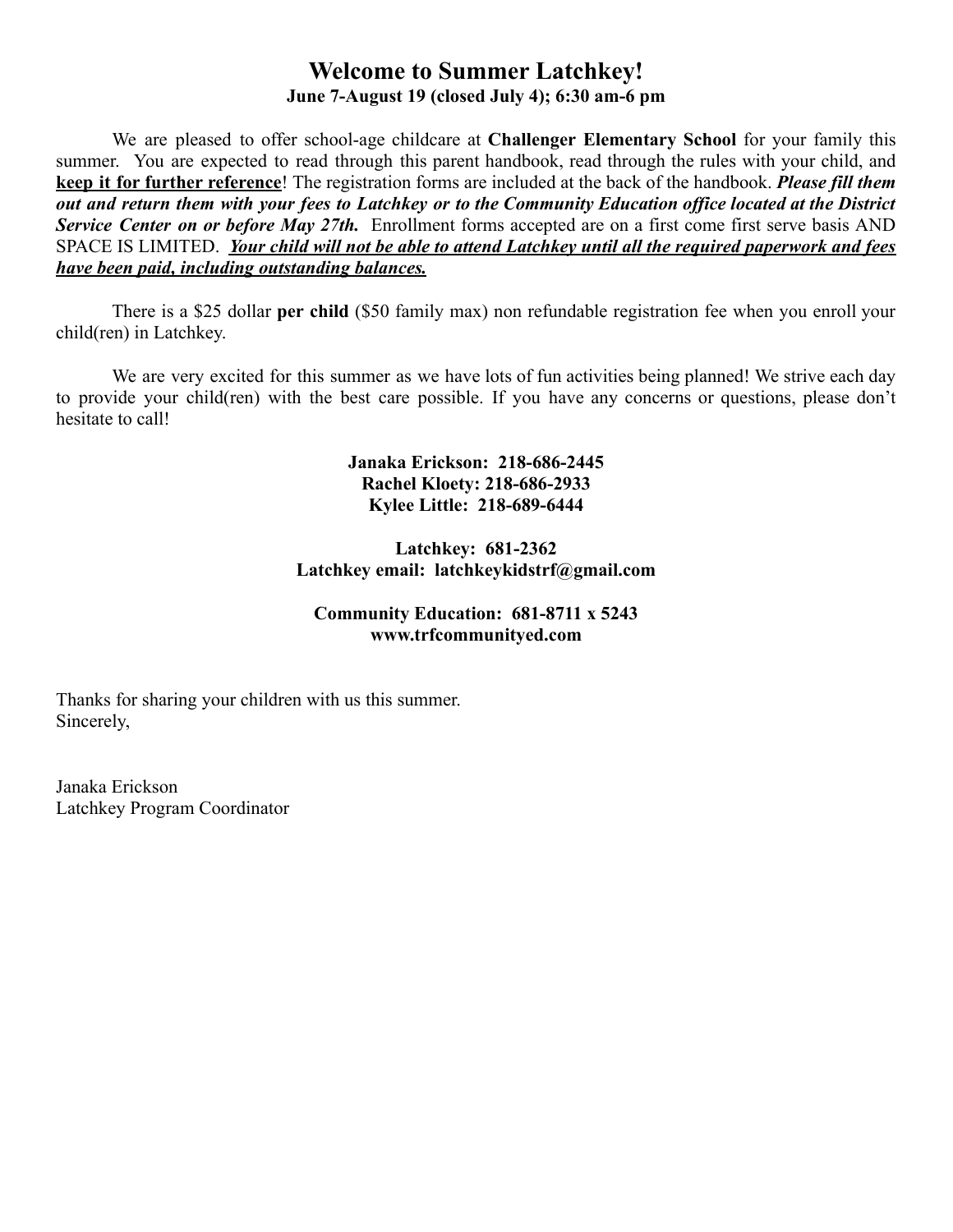#### **What is Latchkey?**

Latchkey is a school age childcare program designed to provide quality care and program activities for children in grades K-5. The program provides educational, recreational, and social activities to promote learning and development with a minimum of formal structure. We try to be as flexible as possible with our programming to meet the needs of all children participating.

#### **All personal belongings, including stuffed animals, should be kept at home. Blankets used for rest time should be taken home weekly and washed thoroughly.**

Children should bring a labeled refillable water bottle each day.

#### **What does Latchkey Offer?**

At Latchkey, children may choose fun activities such as playing a variety of board and card games, reading, art projects, coloring, making bracelets, iron beads, playing with Legos, playing house, trucks and indoor gym activities. Outdoor activities include: baseball, kickball, flag football, foursquare, soccer, tennis, basketball, chalk, and nature walks.

# **Please use the north/bus, door #8, for entrance this summer at Challenger Elementary School. Please come into the building for drop off/pick up. It is important to have daily communication with staff.**

#### **Fees**

Latchkey fees are based on a full-time rate of \$30/day per child (5 days a week) or part-time rate of \$40/day per child. Each full-time child will be allowed to use 2 weeks (*10 days*) of vacation time/time off/sick days throughout the summer. **Families will be charged for days not attended each week**. Please notify staff when you will be using your time so you do not get charged for these days. The part-time option is a drop off option with no set number of days required. Latchkey bills can now be paid with a credit/debit card, as well as cash or check. A convenience fee of 5% will be applied to your next months invoice when paying with a credit/debit card.

# *Payment Policy*

*Invoices* **will be mailed out every two weeks with alternate Fridays as the cut-off date.** YOUR BILL MUST BE PAID WITHIN 10 DAYS OF RECEIPT OF STATEMENT. If you have questions in regards to your account balance, call Angie Dahlen at Community Education Office at 681-8711x5243.

# *If Latchkey balances are not paid on a regular basis throughout the summer, your child(ren) may be suspended from Latchkey until balances are paid in full.*

### **Enrollment Policy**

The program is designed to serve children in grades K-5. Registration is not complete until all forms and fees have been received in our office. **No child(ren) will be accepted without forms and all previous balances have been paid in full.**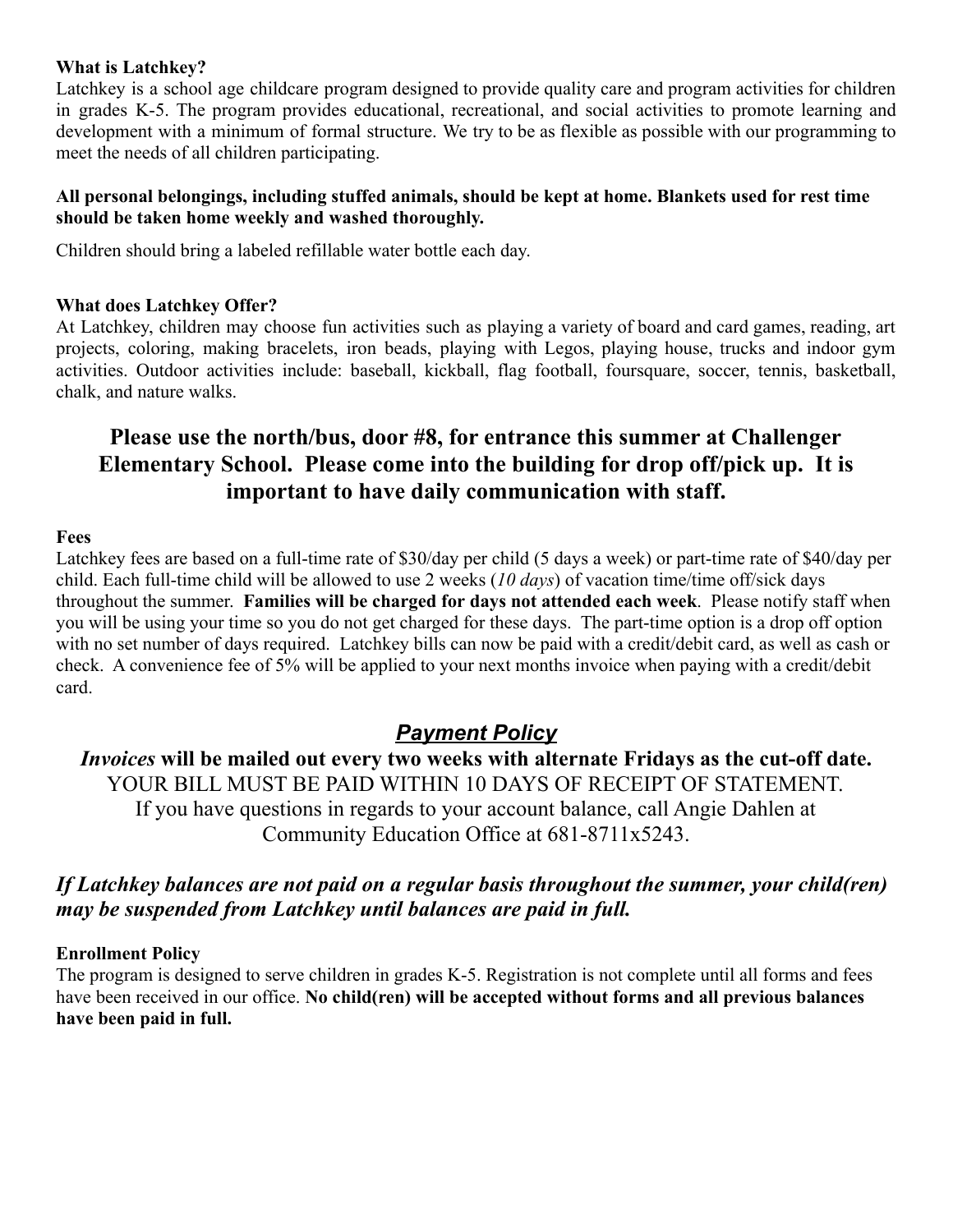# **Attendance Policy**

The Latchkey Program assumes responsibility for children **registered to attend**. **The program must be notified when your child will be absent for any reason (email is best)***.* **No child should be picked up later 6:00 pm. A late charge of \$5.00 per child (for each 15 minutes) will be assessed in case of a late pick up.** We understand that conditions are sometimes beyond the control of the parent (inclement weather, accidents, etc.). If these conditions arise, it is imperative that you notify the staff as soon as possible. **Child(ren) may not arrive at Latchkey before 6:30 am.** Your child(ren) would be unsupervised and unable to get help if needed.

# **Meals and Snacks (MEALS WILL NOT BE AVAILABLE UNTIL JUNE 13)**

Breakfast will be available *free of charge* from 8:30-8:45 am. Children are welcome to bring their own lunch if they would like, but free lunch will be provided through, "The Summer Meal Program." The menu will be similar to the "Picnic in The Park" menu and is available in The Times and on KTRF Radio. Fast food is not allowed, as a microwave will not be available. Please do not send pop and candy with your children. Lunch will be served from 11:45 am-12:15 pm. A healthy snack is provided as part of your hourly rate. **Bring a sack lunch the weeks of June 7 and August 15.**

# **Policies Concerning Sick Children**

A registration and emergency file will be kept for each child. Parents will be notified of any symptoms of impending illness (headaches, fever, vomiting, cramps). Parents will be expected to pick up a child who appears to be ill. **Your child(ren) should experience a 24-hour time period that is free of symptoms before they may return to Latchkey.** Parents will be called in the event of a child(ren) needing emergency care. If parents are unavailable, persons indicated on the emergency card will be notified. In the event that none of the above can be reached and it is an emergency situation, the child will be taken to Sanford Medical Center.

# **Medication Policy**

When a child is to be given oral or surface medication, written instructions by a physician or dentist must be provided. Written authorization to administer the medication must also be given by a parent and/or guardian. Medication must be labeled and will be stored out of the reach of children.

# **Policy for Authorized Child Pickup**

If an individual is not listed on your registration form, we will not release the child into their care. Therefore, if you need to have an individual that is not listed on your registration form pick up your child, please notify Latchkey. We will ask for identification if staff is not familiar with the individual. Please list the non-custodial parent as someone who has permission to pick up your child if this is the case. If visitation is limited, please indicate this on the form. In the event that a court order and/or restraining order exists, a copy of the legal document must be on file in our office.

### **Swimming Lessons**

Swimming lessons are available through Thief River Falls Community Education for Latchkey families June 20-July 1 at 9:00 am or 10:00 am. Register online at [www.trfcommunityed.com](http://www.trfcommunityed.com). Please register by May 27 to guarantee a spot in these sessions.

### **Personal Belongings**

Children should be dressed adequately for both indoor and outdoor activities. The children will have a place to store all personal belongings. There is a lost and found so please check it regularly to make sure that none of your child(ren)s belongings are left at Latchkey. *Please make sure that your child(ren) has a new water bottle each week, a pair of tennis shoes, a change of clothes, sunscreen, all with their name on it that can stay at Latchkey for the summer. They may bring a pillow and a blanket please bring this home and have this washed each week.*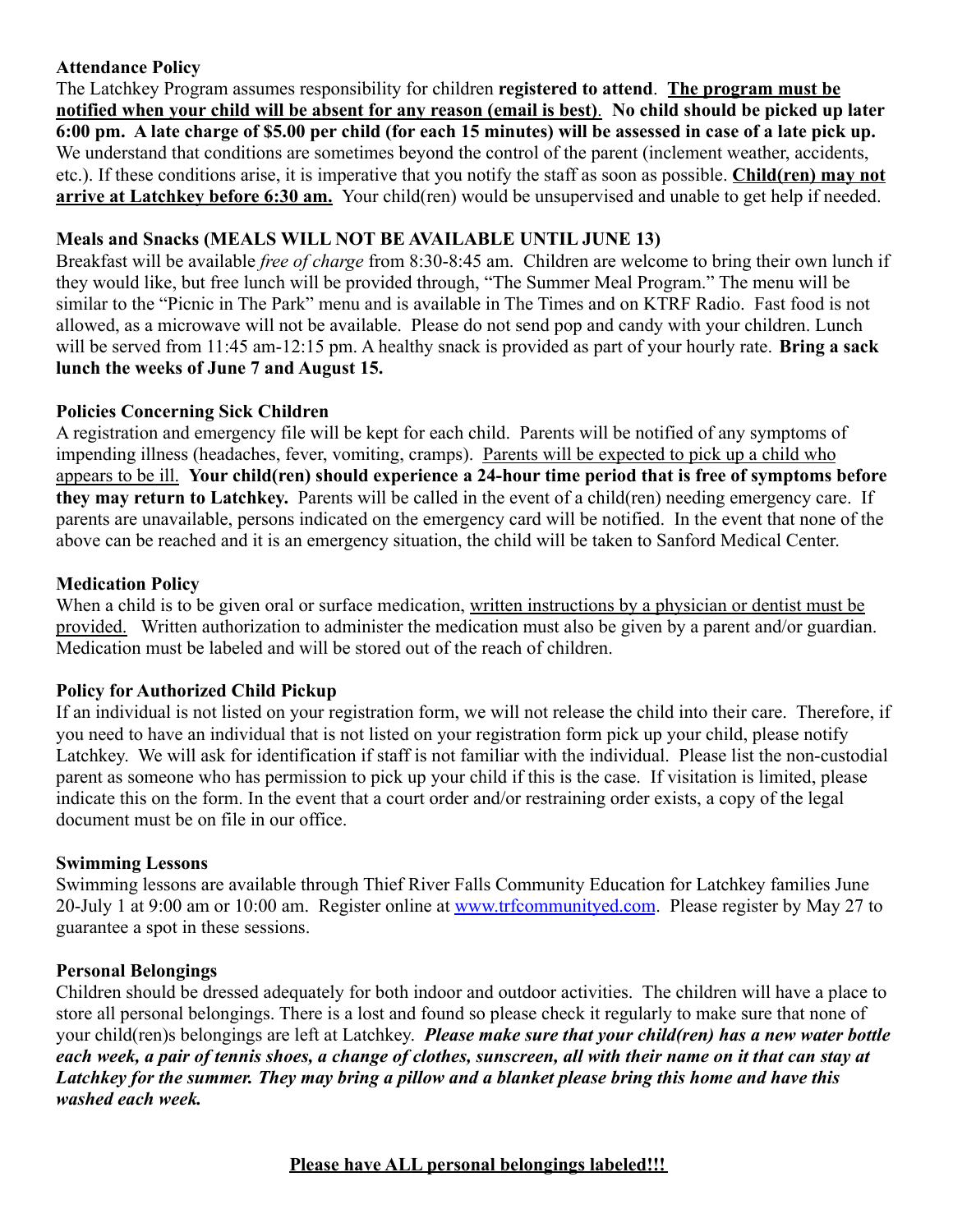# **Do not send toys, games, or electronics to Latchkey with your child as these items may get lost or damaged.**

# *LATCHKEY IS NOT RESPONSIBLE FOR LOST OR STOLEN ITEMS!*

#### **ANNOUNCEMENT!**

Please sign up for the Remind message alert by texting **@22summerlk to 81010**. We will send out messages and important reminders throughout the summer. Please also like our Facebook page (**@TRF Latchkey**) for updates and announcements.